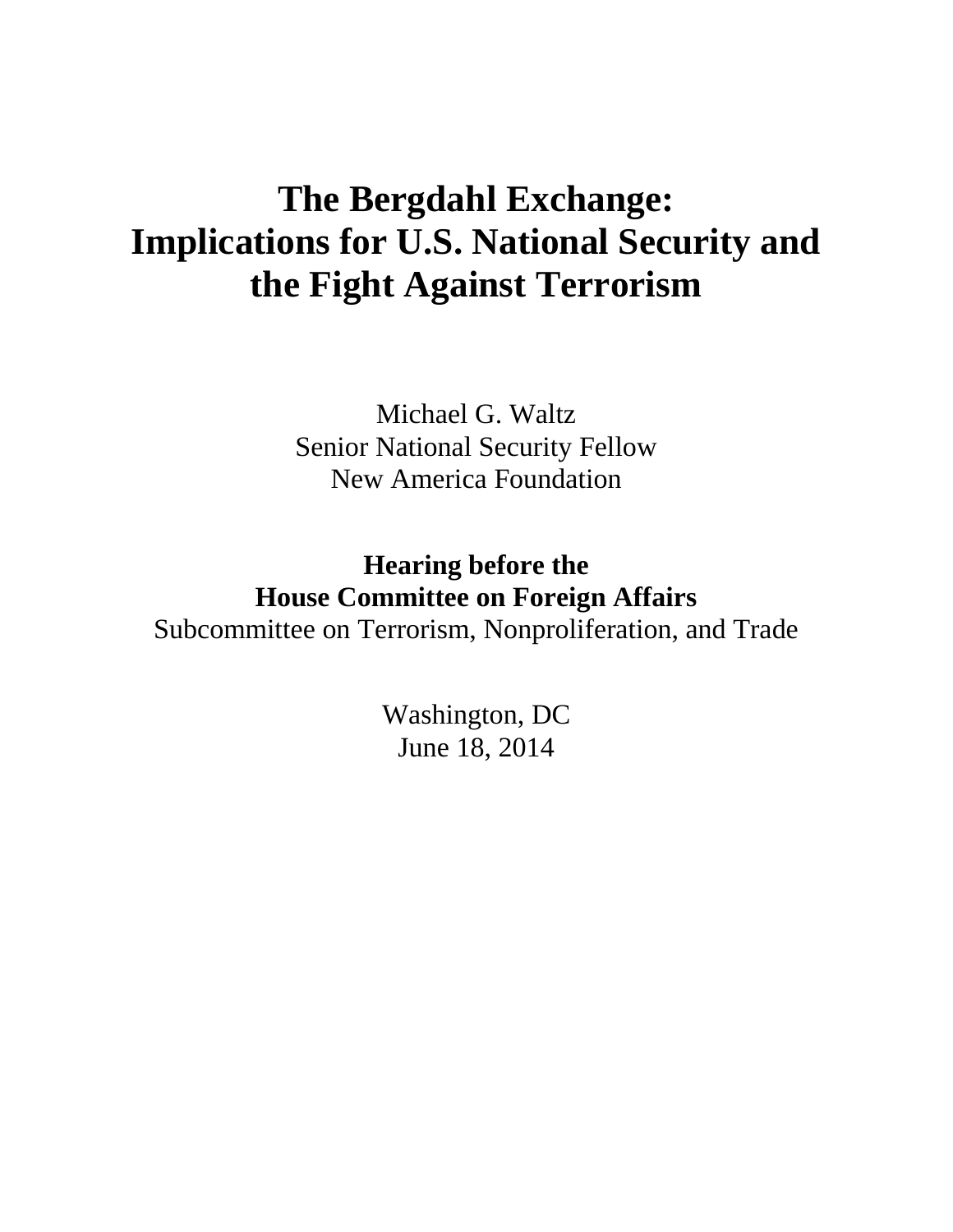Mr. Chairman, Madam Chairman, Ranking Member Sherman, Ranking Member Deutch, and Members of the Joint Subcommittee, thank you for holding this hearing today on a subject of vital national importance - the Implications of the exchange of Sgt. Bowe Bergdahl on the fight against terrorism.

I want to first take this opportunity to thank the many Americans, military and civilian, who have served our country in Afghanistan and Pakistan over the past decade since 9/11. Most importantly, I want to pay tribute to the family members of the hundreds of thousands who have served our country in this conflict, particularly the Andrews family that is with us here today.

On June 30, 2009, the day then-Private Bergdahl went missing, I commanded a U.S. Army Special Forces company with responsibility for operations in Ghazni, Khost, Paktia, and Paktika provinces where then Private Bergdahl when missing.<sup>1</sup> That evening two of my Special Forces teams boarded helicopters on a mission to search an Afghan compound where we had indication that Bergdahl may be held. This marked the beginning of several week's worth of missions into some of the most hostile areas of Afghanistan to find him. The basic strategy was to use conventional U.S. infantry units along with the Afghan Army and police to man a series of checkpoints round the clock on key roads and mountain passes in an effort to prevent the Taliban from escaping with Bergdahl across the border into Pakistan's tribal areas. Simultaneously, my Special Forces teams and other special operations units conducted raids into locations suspected of harboring Bergdahl or his captors. Within days we received orders to halt all other ongoing missions and initiatives – notably, including preparations to secure the Afghan National Elections to be held that fall – in order to devote all energy and resources to the search for Bergdahl. It soon became

 $\overline{a}$ 

<sup>&</sup>lt;sup>1</sup> The opinions and analyses expressed in this testimony are solely those of the author. The description of the author as "former commander of Army Special Forces in Afghanistan" is for identification purposes only and does not imply in any way approval by the Department of Defense or the United States Government of the views herein expressed.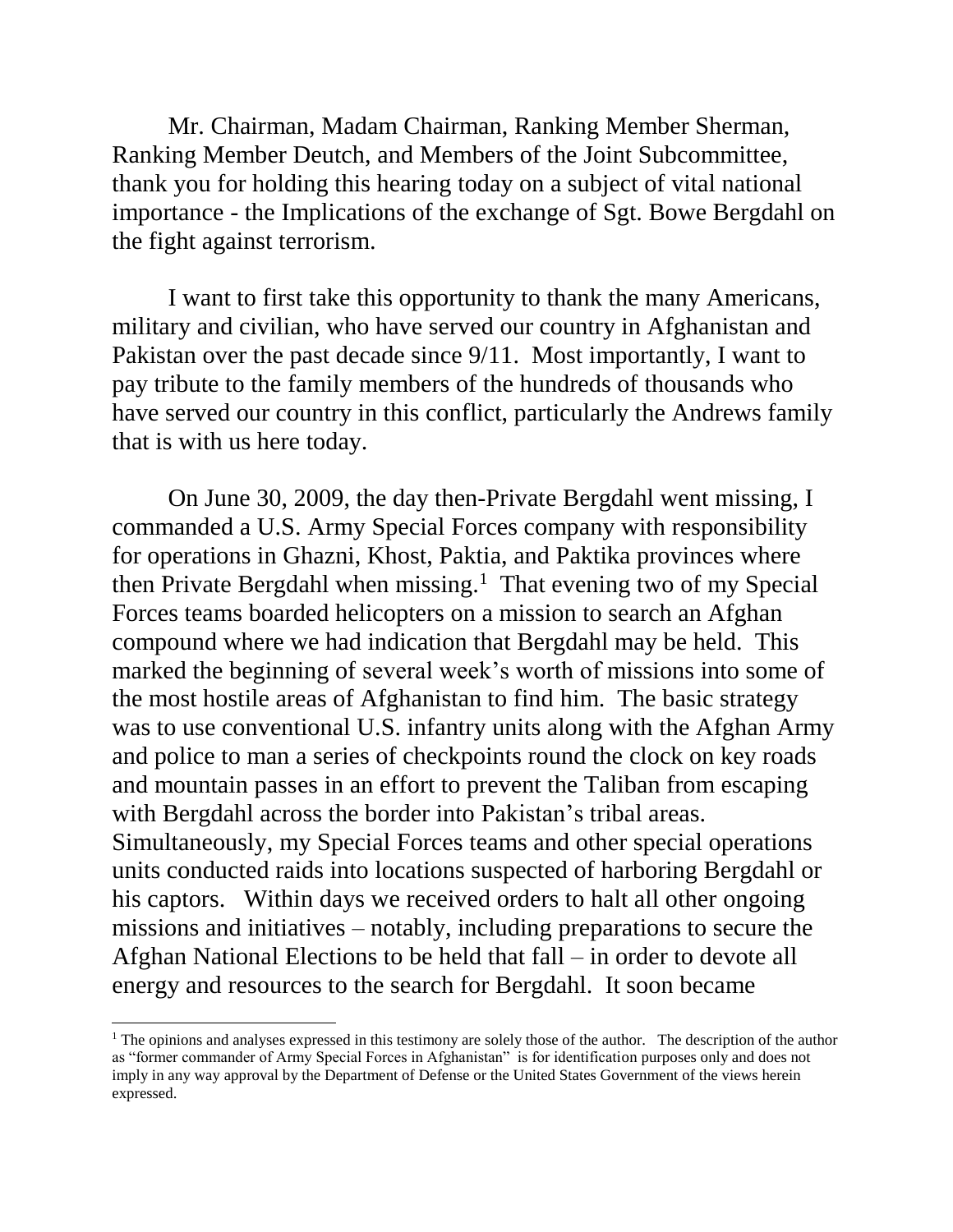apparent that the Taliban knew we were conducting an all-out search for him and they began feeding false information into our network of informants in order to lure our forces into a trap. On several occasions, particularly in Ghazni Province, my men were lured into ambushes, including an Afghan home rigged with explosives, and a car bomb primed to explode. Fortunately, the bombs failed to detonate but those situations were far too close for comfort. Other soldiers were not so fortunate and gave their lives on missions directly or indirectly dedicated to the search. All of us commonly understood at the time that Bergdahl had walked off his post after a guard shift into a local Afghan village where he was apprehended by members of the Haqqani network. We knew we had to do whatever we could to get him back but all of my men, me included, were absolutely furious and resentful frankly that a fellow American soldier had put us in this position. It violated the most fundamental and basic ethos of a soldier's creed – to never put the men and women to the left and right of you in harm's way. I'll leave speculation regarding his motives or state of mind that night to my fellow witnesses who knew him personally in addition to the ongoing Army investigation.

I am confident in saying that Sgt. Bergdahl endangered the lives of the thousands of men and women sent to search for him. He diverted scarce and valuable resources such a Predator drones, helicopters, and IED clearing teams from other missions and units that desperately needed them. Finally, wittingly or unwittingly, he handed our enemies, the Taliban and the Haqqani Network, a significant propaganda tool that they repeatedly used in videos to denounce the United States and recruit for their cause. Ultimately, Sgt. Bergdahl's actions provided the Taliban's leadership with a strategic bargaining tool that they effectively used to free five of their most senior leaders, what I call the Taliban War Cabinet. Let's take a moment and examine the price we paid in this exchange:

By way of background, the Taliban has long sought the release of these five men, all of whom are experienced jihadists and helped run the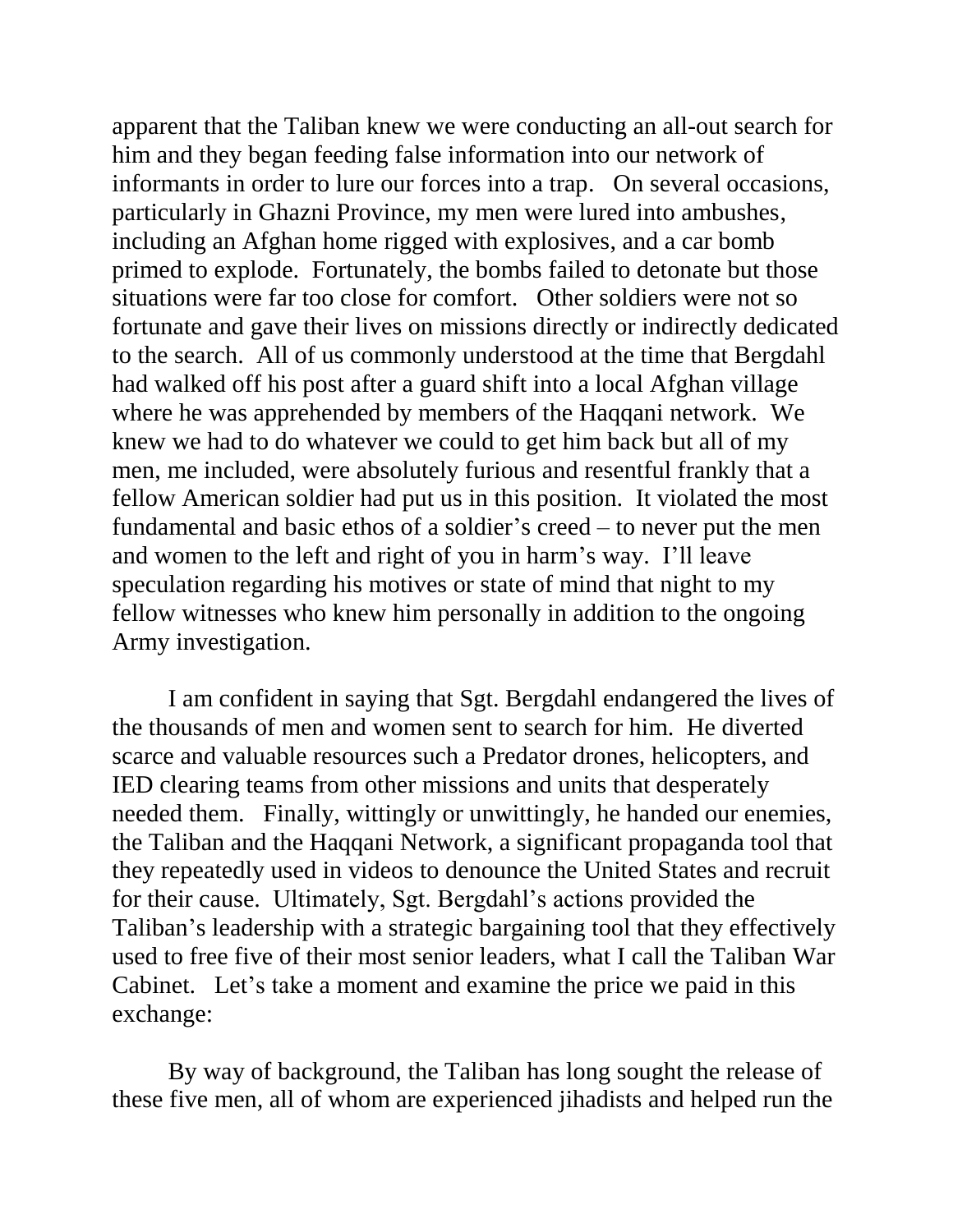Taliban's operations in pre-9/11 Afghanistan. Several were also critical to the Taliban's external relations with al Qaeda, Iran, and other regional extremist groups. They served in various military and intelligence roles. All five of the detainees were deemed "high" risks to the U.S. and its allies by Joint Task Force Guantanamo (JTF-GTMO) and were judged as highly likely to return to extremist activities. Two of the five are reportedly wanted by the UN for war crimes.

**Abdul Haq Wasiq**: a former Taliban intelligence official, Wasiq had direct access to Taliban and Hezb-e-Islami Gulbuddin (HIG) leadership, according to open source reporting on JTF-GTMO threat assessments. Wasiq was central to the Taliban's efforts to form alliances with other Islamic fundamentalist groups to fight alongside the Taliban against U.S. and Coalition forces after 9/11. JTF-GTMO concluded that Wasiq utilized his office to support al Qaeda and to assist Taliban personnel to elude capture in late 2001. Wasiq also arranged for al Qaeda personnel to train Taliban staff in intelligence gathering methods.

**Mullah Norullah Noori:** a Taliban military commander, reportedly fought alongside Taliban and al Qaeda since the 1990s. Noori was instrumental in hosting al Qaeda in Afghanistan and facilitating their support. He apparently served as an intermediary between Osama Bin Laden and Mullah Omar. His brother is reportedly still an active senior leader within the Taliban and he is wanted by the United Nations (UN) for possible war crimes including the murder of thousands of Shiite Muslims.

**Mullah Mohammad Fazl:** a Taliban deputy minister of defense, and one of the Taliban's most experienced commanders prior to his capture in November 2001. Like Noori, according to JTF-GTMO files now available online, Fazl is wanted by the UN for possible war crimes including the murder of thousands of Shiites. Fazl worked closely with Bin Laden's Arab 055 Brigade that actively fought the ethnic Tajik's in Ahmed Shah Massood's Northern Alliance during the Taliban rule. Photographs are currently circulating the internet showing Fazl posing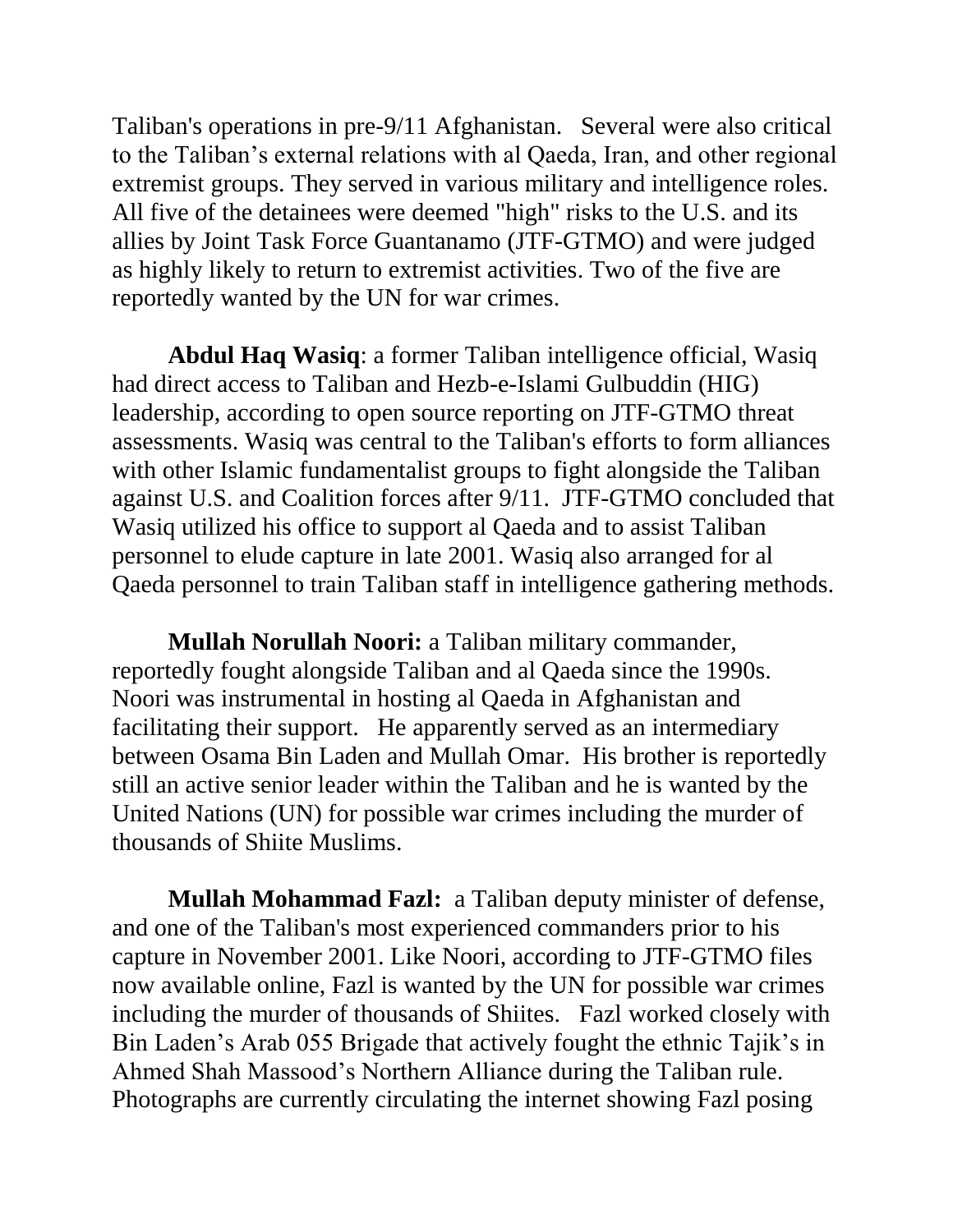with a knife behind the heads of a half dozen men.

**Mullah Khairullah Khairkhwa:** the former Taliban governor of Herat province in Western Afghanistan where he apparently liaised with Iranian officials on behalf of Mullah Omar. In June 2011, a DC district court denied Khairkhwa's petition for a writ of habeas corpus, based in large part on his admitted role in brokering the Taliban's post-9/11 relationship with the Iranian government.

**Mohammad Nabi Omari:** a senior Taliban leader that has served in a variety of leadership roles. Omari maintained very close ties to senior Haqqani network leadership and served as a coordinator and facilitator between al Qaeda, Taliban, and Haqqani operations.<sup>2</sup>

One has to wonder why, of all the terrorists still held in Guantanamo, the Taliban chose these five – essentially their top five draft picks.

It's important to put the release of these men in the broader context of our policy towards Afghanistan. As I'm sure you are aware, millions of Afghans voted in a runoff election this past Saturday the  $14<sup>th</sup>$  of June. Afghanistan is currently in the midst of a sensitive and unprecedented political transition. In my view, there are still significant questions as to whether Afghanistan will enjoy its first peaceful political hand off of power in its long and violent history. Every Afghan I have spoken with in the past weeks, from civil society to government officials, are stunned that we would release these individuals back into their society. We must keep in mind that these men are household names of the worst kind in Afghanistan – particularly amongst women and the ethnic minorities that were slaughtered at their hands.

But, the timing of the release is what has these groups particularly

l 2 Joscelyn, Thomas. "Sgt. Bowe Bergdahl Exchanged for Top 5 Taliban Commanders at Gitmo." The Long War Journal: A Project of the Foundation for Defense of Democracies. N.p., 31 May 2014. Web.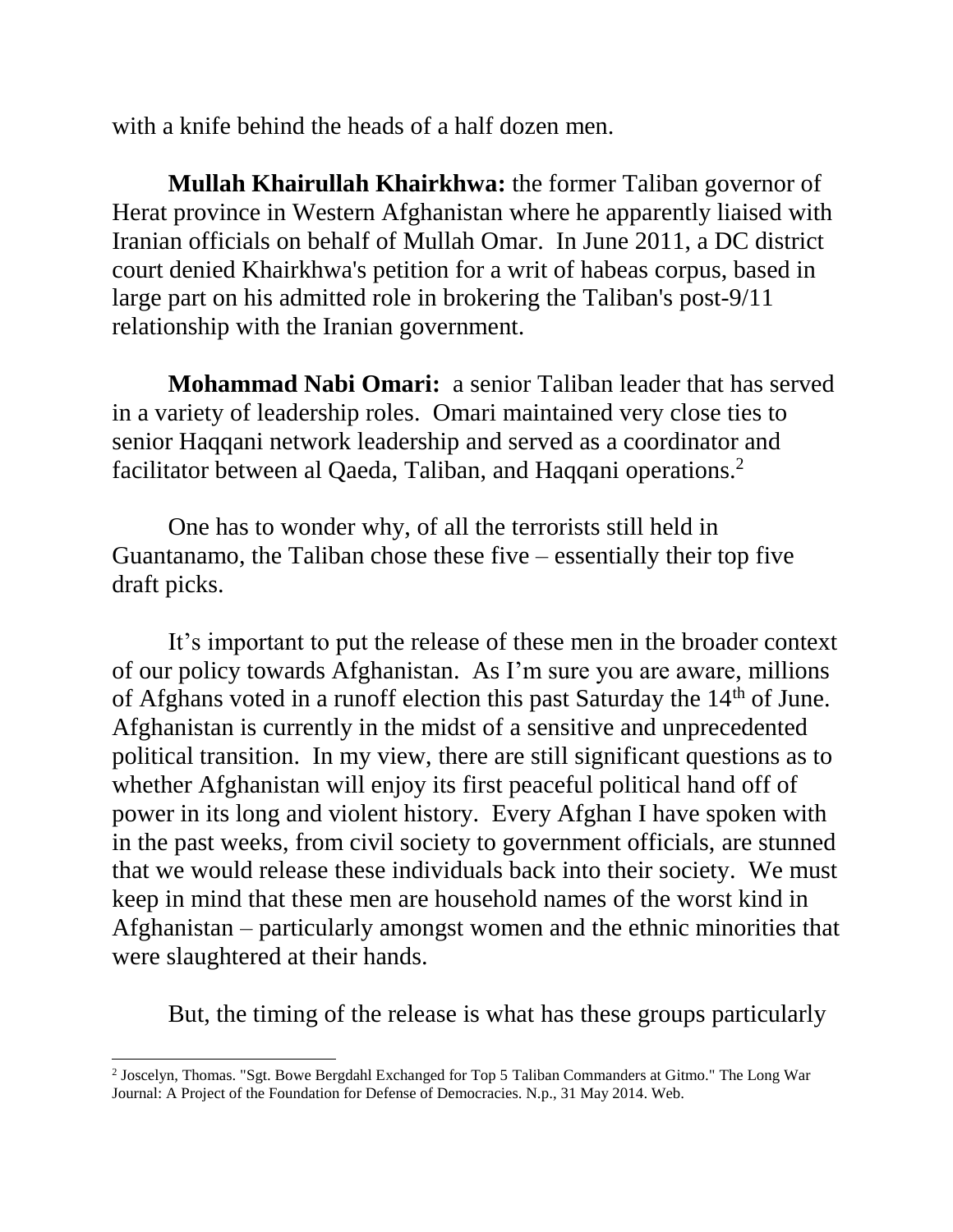perplexed. We have spent the past year cajoling and dueling with President Karzai to sign a long term strategic agreement with the United States, the Bilateral Security Agreement. Both of the final candidates to replace Karzai have said they would sign the Agreement, yet, weeks before the presidential election in Afghanistan, the Obama Administration announced a full withdrawal of U.S. troops, by end of 2016. He then essentially re-stocked the Taliban War Cabinet with the release of the five Guantanamo detainees. Even if, the government of Qatar is able to prevent these men from returning to their old ways, what happens to them after the one year term on our agreement with the Qataris is over is an open ended question. One year is a blink of an eye in a part of the world with very long memories and that takes a very long term view towards obtaining their objectives. One can understand the confusion and trepidation even the most ardent Afghan supporters of their relationship with the United States are feeling right now.

Where does that leave our policy going forward? In my view, it's currently one of hope that is based on five critical assumptions:

- 1. We are assuming the Afghan National Army and police can stand on their own as we have predicted. My own experience on the ground over multiple tours as a Special Forces officer, leads me to believe our estimates are very optimistic. The problem is that we no longer have advisors at the operational level to know if the Army is failing. We may not know until it is too late.
- 2. We are assuming there will be a peaceful political transition this year. I think we run significant risks of severely escalated ethnic tensions regardless of who wins in the coming weeks. If the former foreign minister and presidential candidate Abdullah Abdullah wins we will have a Tajik-led government and a largely Tajik-led Afghan National Army against a Pashtun insurgency. If former finance minister Ghani wins I'm not sure Abdullah and his northern alliance supporters will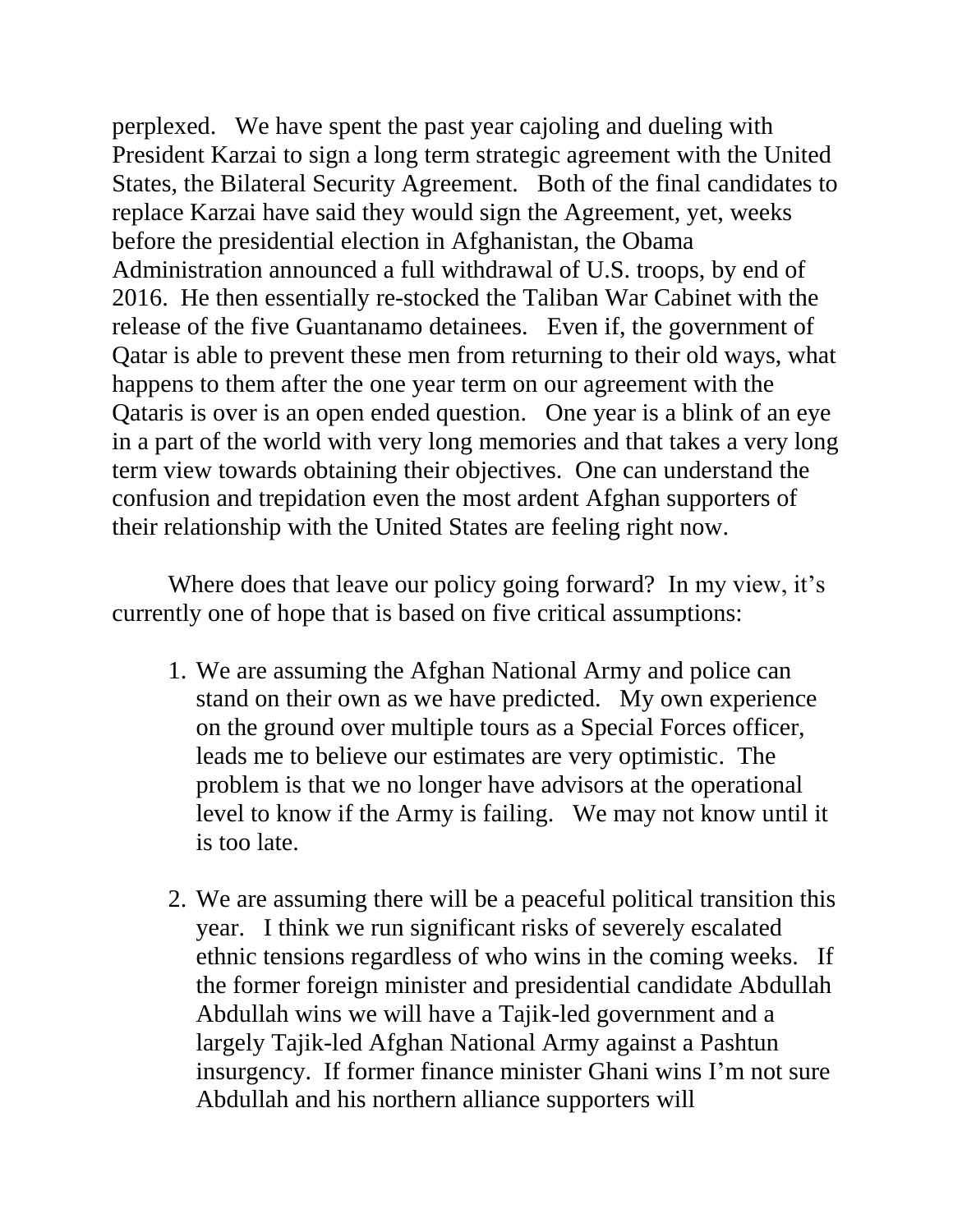magnanimously swallow the bitter pill as they did when he lost to Karzai in 2009.

- 3. We are assuming that reconciliation talks will resume and end up with results aligned with our interests, even though we have practically given away all leverage by announcing the U.S. withdrawal years in advance.
- 4. We are hoping Afghanistan's neighbors Russia, Iran, China, Pakistan, India – will not reignite old hatreds and strategic agendas in the wake of a U.S. withdrawal.
- 5. Most importantly, we are assuming that al Qaeda can't and won't stage a comeback in Pakistan and Afghanistan's lawless and inhospitable tribal border region as the coalition and the CIA withdraw their ability to pressure al Qaeda's leadership. We are grossly underestimating how dependent our intelligence agencies and civilian agencies are on our military presence in Afghanistan to be able to continue their work.

The implications of the trade of the five senior Taliban members are not just limited to Afghanistan, however. We must remind ourselves that the Taliban are part of syndicate of extremist groups spanning from West Africa across the Middle East and South Asia to the Philippines. They are just one regional jihadi insurgency amongst a constellation of groups. We must remember that al Qaeda's original goal was to overthrow apostate or un-Islamic regimes across the region and establish a caliphate in the Muslim world. Attacks on the West like 9/11 were just a tactical step to weaken our resolve in the region, lesson our support for Middle Eastern governments aligned with the West, and hopefully force withdrawals similar to Somalia in the 1990s. Whether it's the Taliban in Afghanistan, al Shabaab in Somalia, ISIS in the Levant, or other affiliated groups in Iraq, Yemen, and Uzbekistan, "a victory for one is a victory for all," as Secretary Gates once said in 2010. Sadly, Mullah Omar delivered a rare statement last week that declared the exchange for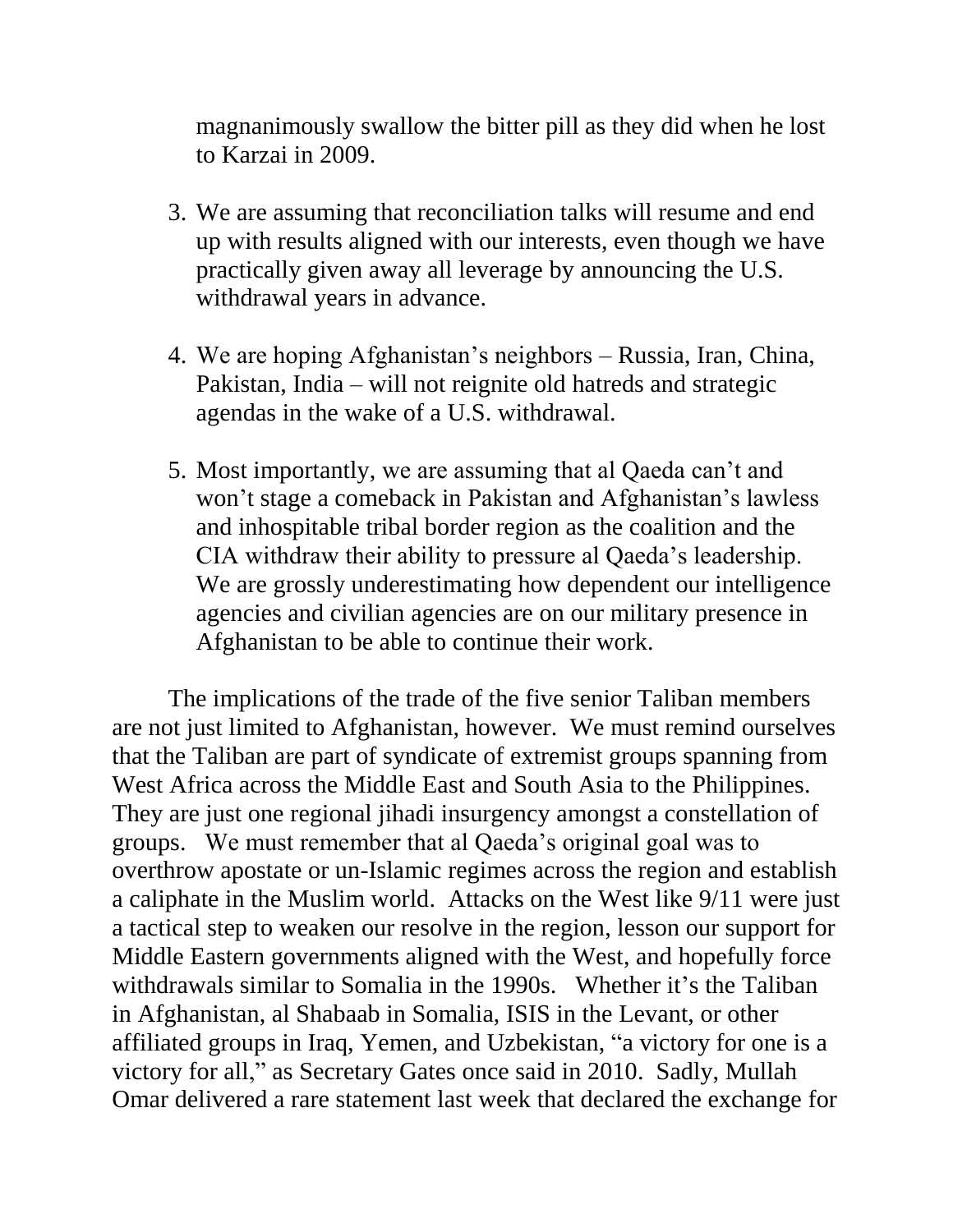Bergdahl a great victory for the Taliban movement.

All of those conflicts across Africa and the Middle East are very concerning. The events unfolding in Syria and Iraq right now are truly disturbing and cause for great concern. However, if one thinks that is bad, how frightening would it be if the keys to a nuclear arsenal were sitting in the capital of Iraq like they are in the capital of Pakistan? A destabilized Afghanistan could directly lead to a destabilized Pakistan along with its nuclear arsenal. The release of the Taliban's War Cabinet from Guantanamo in the midst of so much uncertainty in Afghanistan, upheaval across the Middle East, and terrorist organizations on the rise does not strike me as responsible or wise policy. It was a policy decision that was certainly not worth the sacrifices of the soldiers that gave everything to stabilize Afghanistan for future generations.

For these and other reasons, we need to take a close and careful look at future releases and the overall closure of Guantanamo. There has been much discussion of the relatively low recidivism rate of previously released detainees from Guantanamo. I would argue that quality matters much more than quantity here. Many of the previously released individuals were mid-level operatives that were deemed dangerous but an acceptable risk. Those detainees that are left are the cream of the crop of al Qaeda and their affiliates. I would also point out that Mullah Abdul Zakir, who was until recently the head of the Taliban military committee and Abu Bakr al-Baghdadi, the head of the Islamic State of Iraq and al Sham (ISIS) that is now terrorizing Iraq and Syria, were former detainees. I fully realize that the issue of Guantanamo is a difficult one, a problem that two administrations have grappled with, but we cannot become complacent about the intentions, capabilities, and near "rock-star" status that these men enjoy in extremist circles when they are released. We can't have it both ways. We can't argue to the world for over a decade that these men are too dangerous to bring on to American soil or to release, but then release them when it's expedient.

Finally, without straying too far from the reason I was requested to